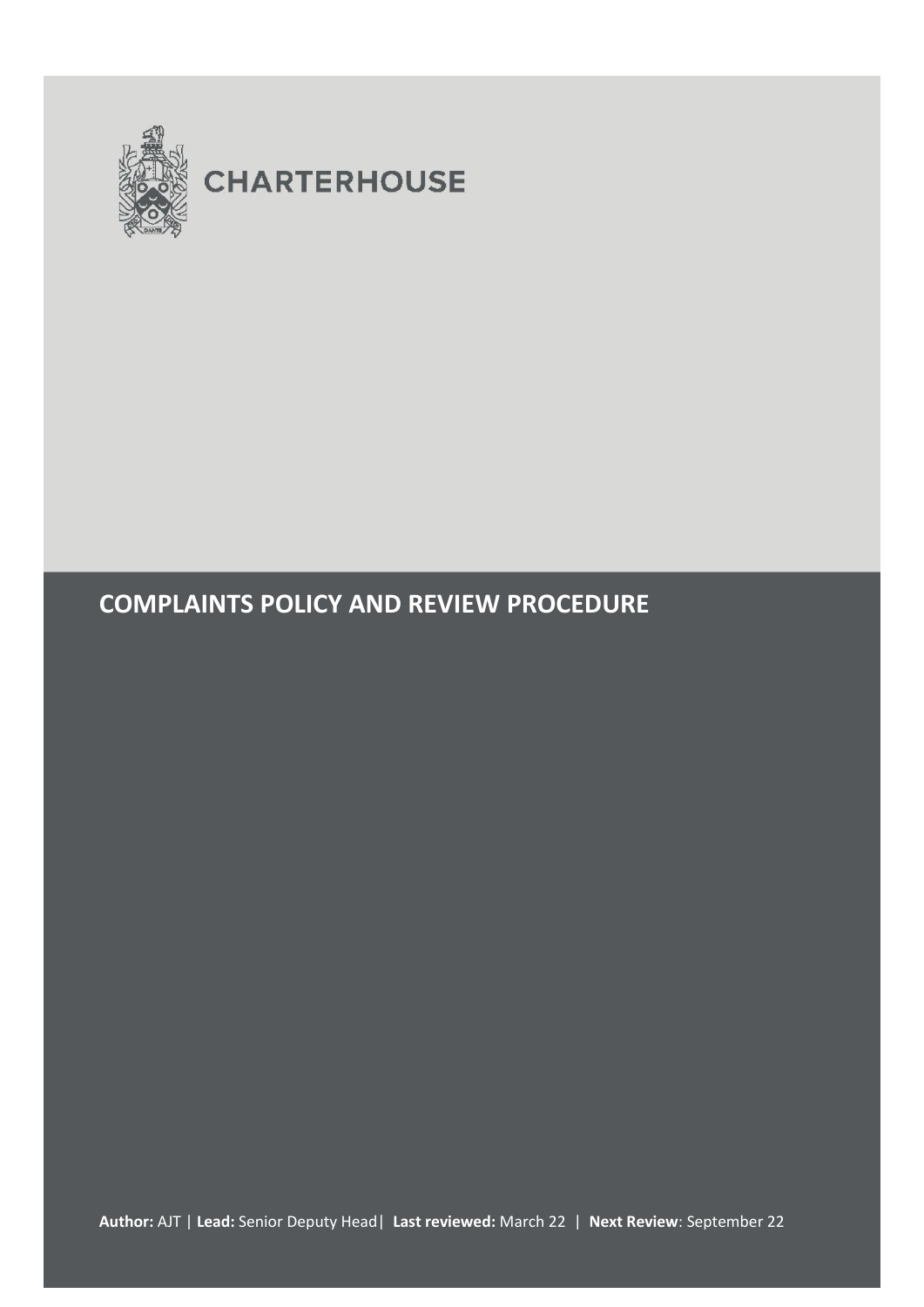#### **OVERVIEW STATEMENT**

*This procedure is for use by parents (and guardians) of current pupils of the School in circumstances in which they have a complaint regarding their own or their child's treatment and which does not fall within the scope of other procedures.* 

*For the avoidance of doubt, this procedure does not apply to parents (and guardians) of prospective pupils or pupils who have left the School voluntarily or as a result of being excluded (except in cases where the complaints process was started when the pupil was still being educated at the School).*

The School will make written records of all formal complaints (including any relating to the boarding provision), the date on which they were received, any meetings or interviews held in relation to the complaints, and whether they were resolved at the formal stage or proceeded to a review hearing. The records will include any actions taken by the School as a result of the complaints (regardless of whether they were upheld). Records regarding formal complaints which do not have safeguarding implications shall be retained for a minimum of 7 years.

## **INFORMAL STAGE (Stage 1)**

It is hoped that most complaints will be resolved quickly and informally, normally within 14 days. Indeed, the overwhelming majority of parents' complaints are better addressed through informal resolution.

Parents with complaints should, in the first instance, raise these informally with an appropriate member of staff (which in most cases is likely to be the pupil's Head of House, Tutor or a Head of Department). In most cases, this will lead to a satisfactory resolution.

During holidays the School will do what it reasonably can to reply promptly to parents and to follow the procedures within this policy. It may be the case that, due to the unavailability of key personnel (staff, pupils and parents), responding in full to a parental complaint can only be completed during term time.

#### **FORMAL STAGE (Stage 2)**

If the complaint cannot be resolved on an informal basis and the parent remains dissatisfied, then they should put their complaint in writing, using the form attached, addressed to the Head. The written complaint should outline the nature of the complaint, why they remain dissatisfied and the resolution sought. If the Head or a decision taken by him is the subject of the complaint, the written complaint should be addressed to the Chair of the Governing Body.

In most cases, the Head will communicate with the parent, normally within 7 days of receiving the complaint, to acknowledge receipt. In some cases, the Head's initial communication itself will lead to a resolution of the complaint.

Upon receiving a written complaint, the Head may feel it necessary to carry out further investigations. The Head will keep written records of all meetings and interviews held in relation to the complaint.

Having carried out his investigation, the Head shall inform the parents in writing of his decision and the reasons for his decision within 21 days of receiving the complaint. If it is inappropriate for the Head to deal with the complaint (e.g. because he is the subject of the complaint or has been materially involved in circumstances directly involved with the complaint), the Chair of the Governing Body will (if necessary) investigate and respond in writing within 21 days of receiving the complaint.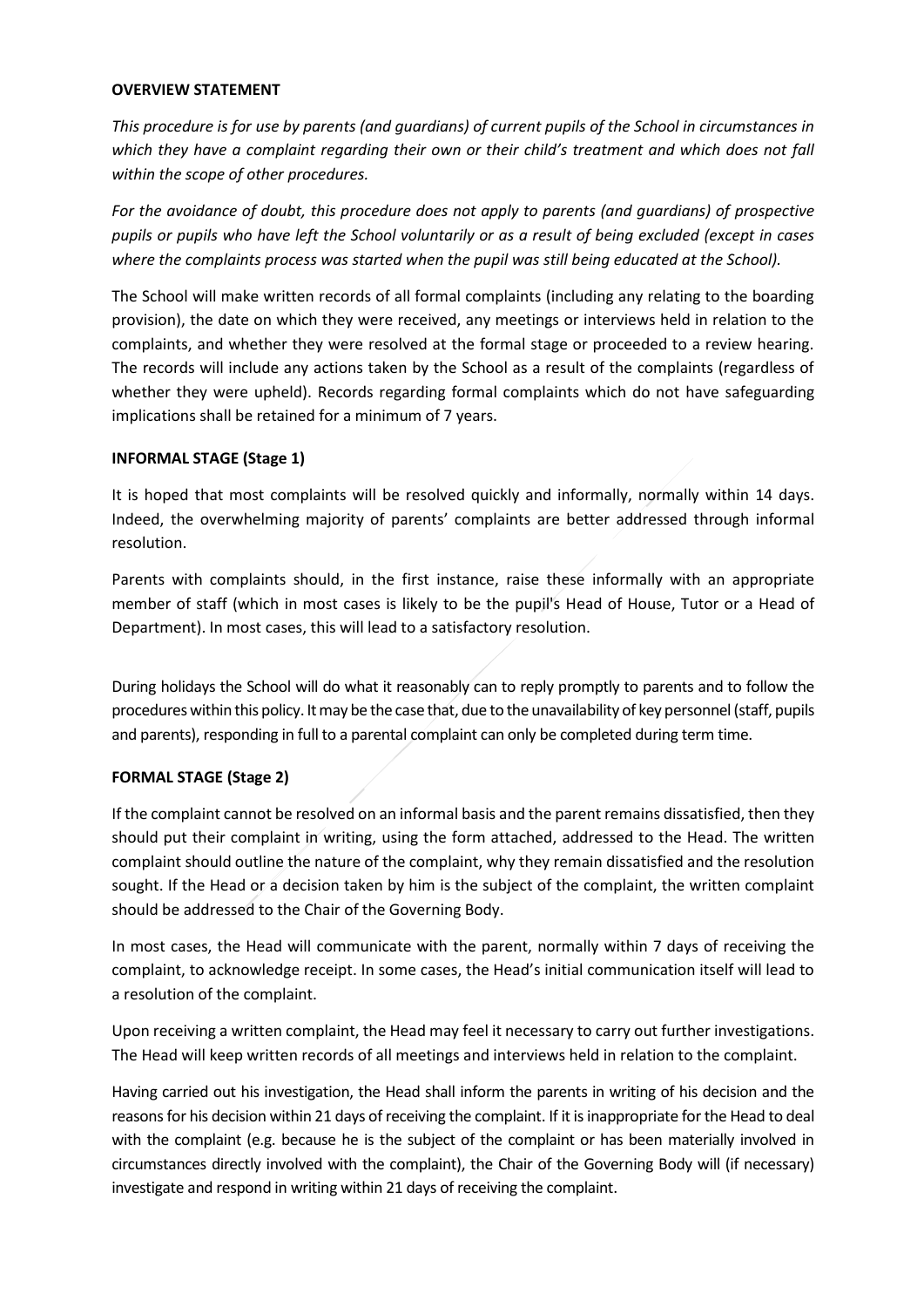If the parents remain dissatisfied with the decision reached at Stage 2, they should apply for a review hearing.

# **APPLICATIONS FOR REVIEW HEARING (Stage 3)**

Parents must only apply for a review hearing after the informal and formal stages above have been exhausted.

The application for a review hearing should be in writing using the form attached and must outline the nature of the parent's complaint, why they remain dissatisfied and the resolution sought. The letter should be addressed to the Clerk of the Governing Body, Charterhouse, Godalming, Surrey GU7 2DX and should be sent within 7 days of the date a written Stage 2 decision was received from the Head or Chair of the Governing Body.

#### **REVIEW PANEL**

The Review Panel will comprise at least two members of the Governing Body nominated by the Chair of the Governing Body, and one person who shall be independent of the management and running of the School. The members of the panel will, so far as is reasonably possible, have no previous detailed knowledge of the case or of the pupil(s) and parents concerned and will not usually include the Chair of the Governing Body. The panel will elect its own Chair.

The Chair of the Governing Body on behalf of the panel, will formally acknowledge the application for a review hearing and schedule a hearing to take place as soon as time allows (normally within 21 days, though this may take longer outside term-time).

#### **REVIEW HEARING**

The hearing will take place at the School or such other place as the Chair of the Review Panel should determine.

Those present at the hearing will normally be:

- The members of the Review Panel
- The Head (unless this is considered inappropriate because he is the subject of the complaint)
- Other members of staff (if appropriate)
- Parents or those with parental responsibility
- The pupil (if appropriate)
- Clerk to the Governing Body or someone to take a note of the hearing

Parents may be accompanied by a friend, or a member of staff acting as a friend if required but not a legal representative. Parents should inform the Review Panel of the individuals attending the hearing 3 working days before the hearing. All reasonable efforts will be made to ensure that the parents (and if applicable their friend) are able to attend the hearing but the hearing will proceed in their absence if they are not able to attend.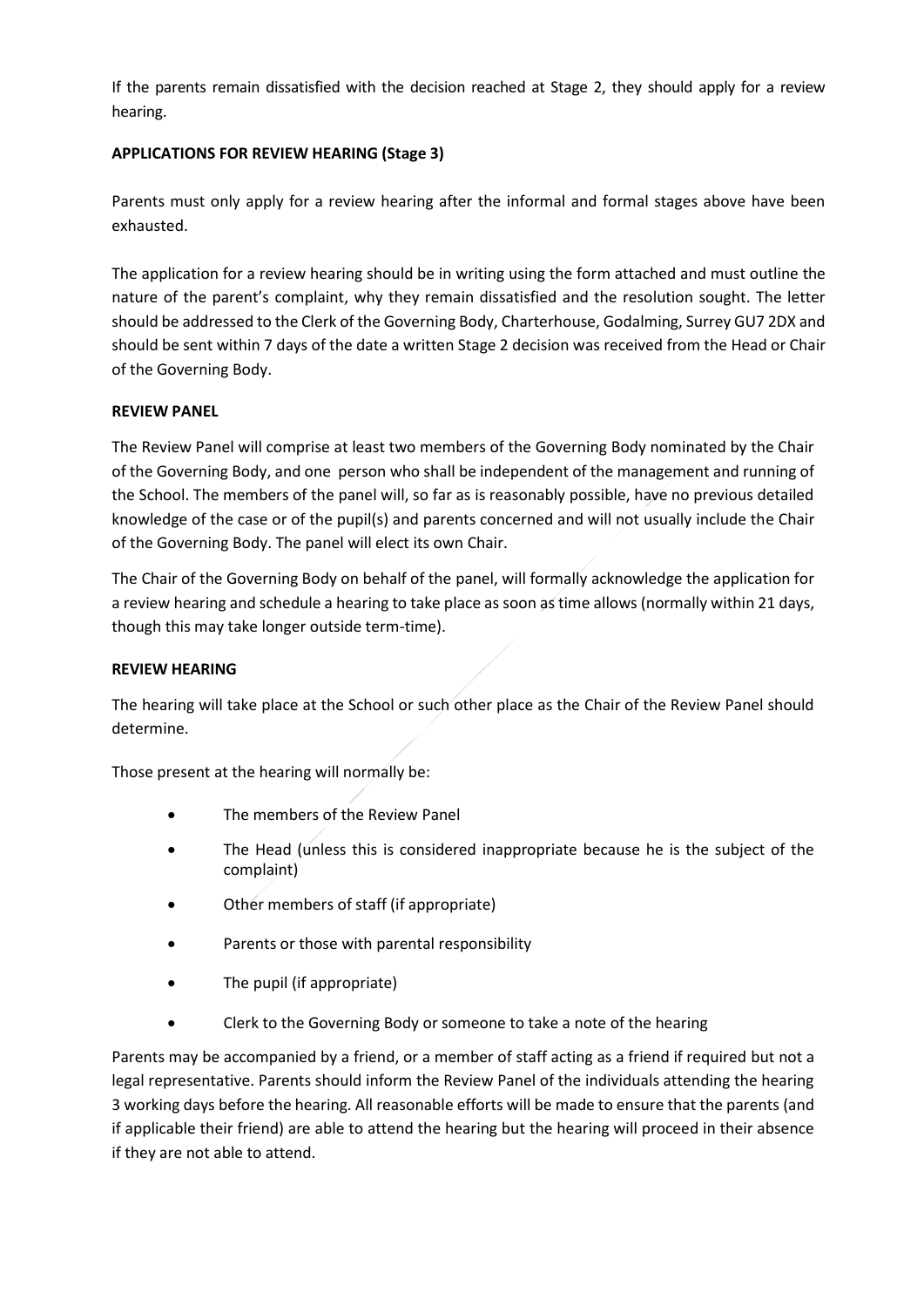#### **DOCUMENTS**

Each member of the Review Panel will be supplied with a copy of the relevant documents. The parents shall be entitled to copies of any documents that will be considered at the review hearing.

If the Review Panel feels it is important, it may require that additional details connected to the complaint or related matters be supplied in advance of the hearing. Copies of material outlining these details should be given to all involved parties at least 3 working days prior to the hearing.

#### **PROCEEDINGS**

The proceedings will be chaired by a member of the Review Panel and conducted in a formal manner. Notes will be kept of the main points that arise.

If the Head considers it necessary in the interests of the individual or the School that the identity of any person should be withheld, the Chair of the Review Panel may require that the name of that person, and the reason for withholding it, be written down and shown to the Review Panel. The Chair may direct that the person be identified.

Parents will be given an opportunity, as will the School, to have their say.

If possible, the Review Panel will resolve the parents' complaint immediately without the need for further investigation. However, the Review Panel can investigate further as it sees fit.

#### **DECISION**

The Review Panel will consider the points raised by the parents and the evidence gathered and will make a decision about the complaint and make recommendations.

The decision and any recommendations of the Review Panel will be notified in writing to the parents, the Head, the Governing Body and (where appropriate) the person(s) complained of, by the Chair of the Review Panel, usually within 7 days of the hearing, subject to further investigations being required.

The decision of the Review Panel will be final. The School will not engage in further correspondence regarding the same complaint after it has been considered at all three stages of this policy. Repeated attempts made by parents to raise the same complaint after it has been considered at all three stages of this policy, will regarded as vexatious.

A copy of the decision and any recommendations will be retained at the School for reference by the Head and the Governing Body.

In exceptional circumstances, in order to ensure a fair decision-making process, deviation from the foregoing procedure may be authorised by the Review Panel. Parents will be notified of any such deviations relevant to any review that they request. Any such deviation will be within the standards set out in The Education (Independent School Standards) Regulations 2014.

The School pledges to treat all complaints seriously and, so far as reasonably possible, all correspondence, statements and records relating to individual complaints will be treated confidentially within the requirements of the Education (Independent Schools Standards) Regulations 2014 except where the Secretary of State or a body conducting an inspection under section 108 or 109 of the Education and Skills Act 2008 requests access to them or where any other legal obligation prevails. Similarly, confidentiality is expected of the parents, the subject(s) of the complaint and any others who may be involved in the proceedings or have access to any related documents.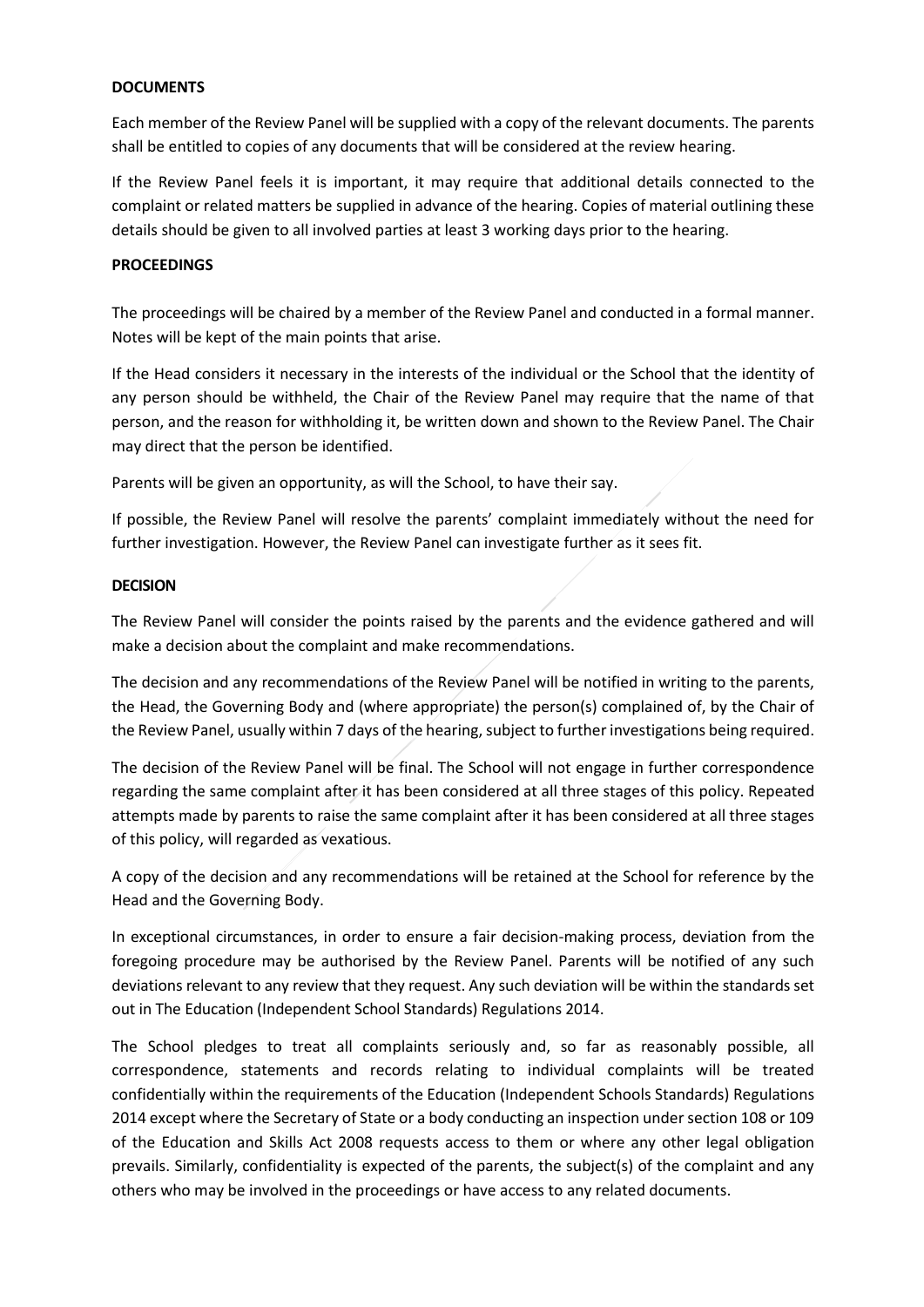These procedures and those for pupils have regard to Standard 18 of the National Minimum Standards for Boarding Schools.

Please note that the number of formal complaints registered during the preceding school year (including those relating to boarding provision) is available from the School upon request.

## **INDEPENDENT SCHOOLS INSPECTORATE**

Contact details are as follows: Independent Schools Inspectorate, CAP House, 9-12 Long Lane, London EC1A 9HA (Tel: 0207 600 0100[, Email:](about:blank) [concerns@isi.net](about:blank)).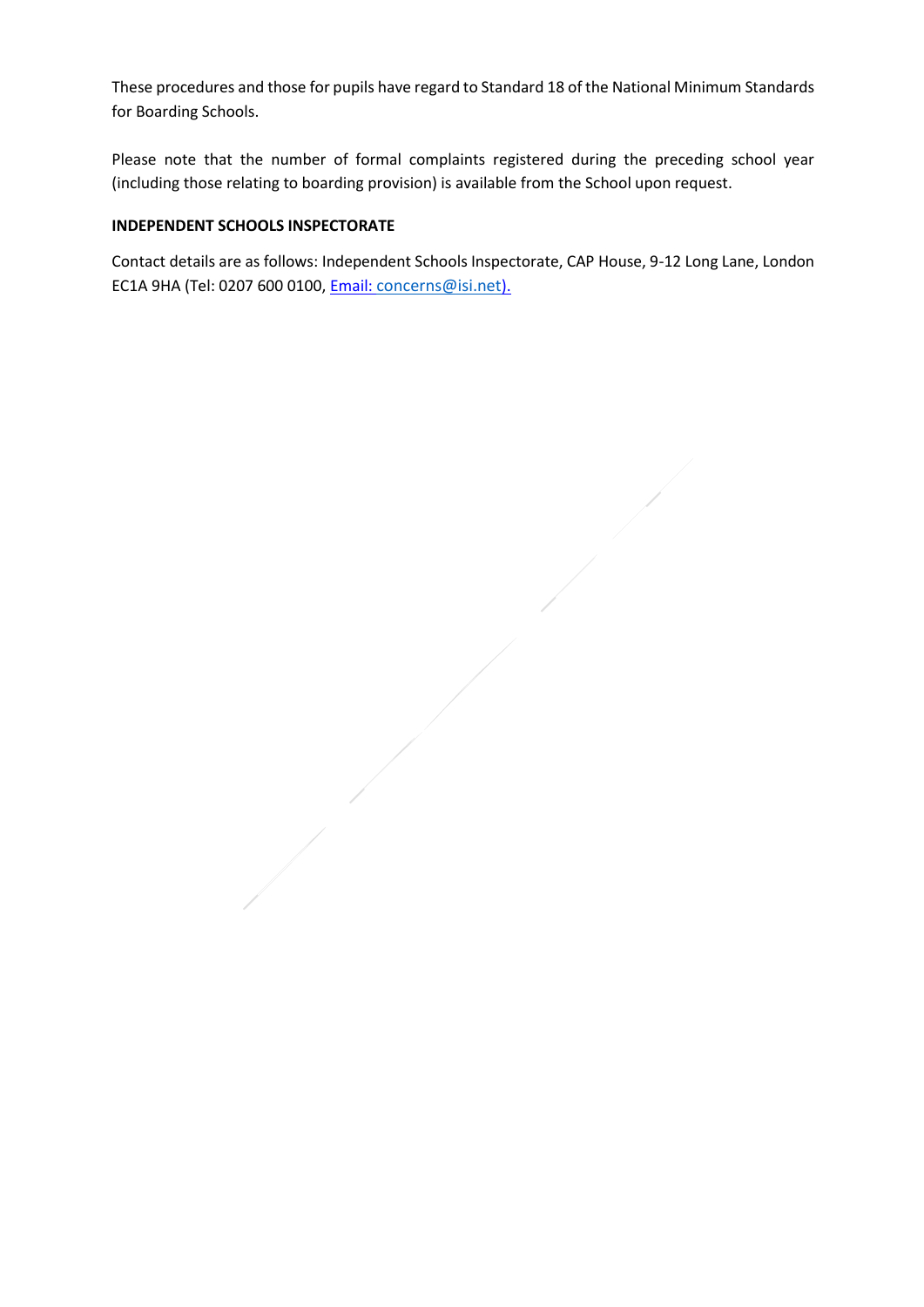# **STAGE 2 COMPLAINT SUBMISSION FORM**

Please complete and return to:

| Head         |  |
|--------------|--|
| Charterhouse |  |
| Godalming    |  |
| Surrey       |  |
| GU7 2DX      |  |

## [head@charterhouse.org.uk](mailto:head@charterhouse.org.uk)

who will acknowledge and explain what action will be taken.

| Your name:                      |  |
|---------------------------------|--|
| <b>Pupil's name:</b>            |  |
| Your relationship to the pupil: |  |
| <b>Postal address:</b>          |  |
|                                 |  |
| Postcode:                       |  |
| Day time phone number           |  |
| <b>Evening phone number</b>     |  |
| <b>Email address</b>            |  |

**Please give concise details of your complaint (including dates, events, key evidence etc.) in order to allow the matter to be fully investigated.**

*(You may attach additional documents if you wish; please be sure to number them clearly.)*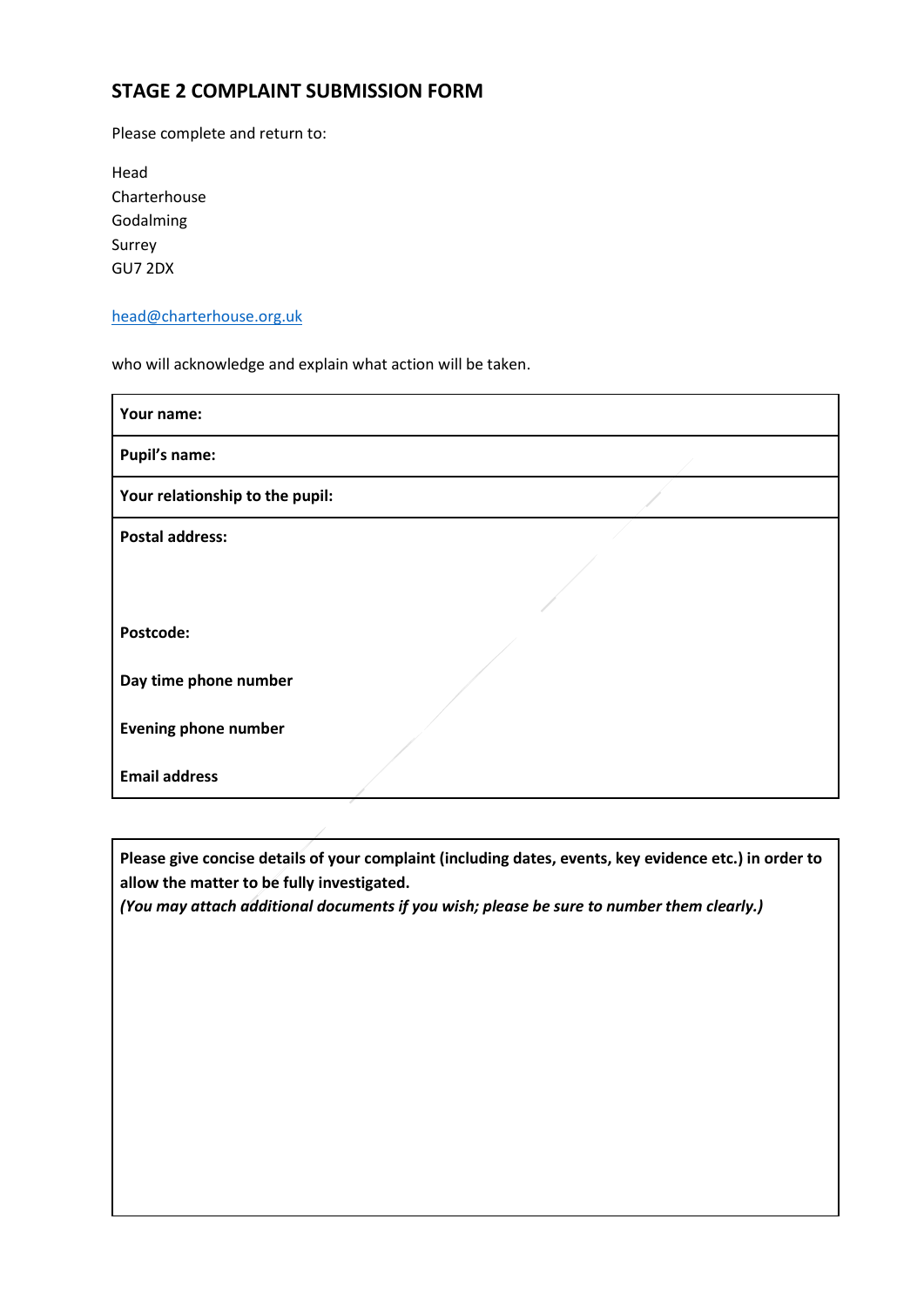| What action have you already taken to try to resolve your complaint? (i.e. with whom have you |
|-----------------------------------------------------------------------------------------------|
| spoken or to whom have you written and what has been the outcome?)                            |

**What actions do you feel might resolve the issue at this stage?**

**If you are attaching additional documents, please number these attachments and list details below.**

**Signature:**

**Date:**

**For School use only**

**Date complaint form received:**

**Date acknowledgement sent:**

**Complaint referred to:**

**Date complaint referred:**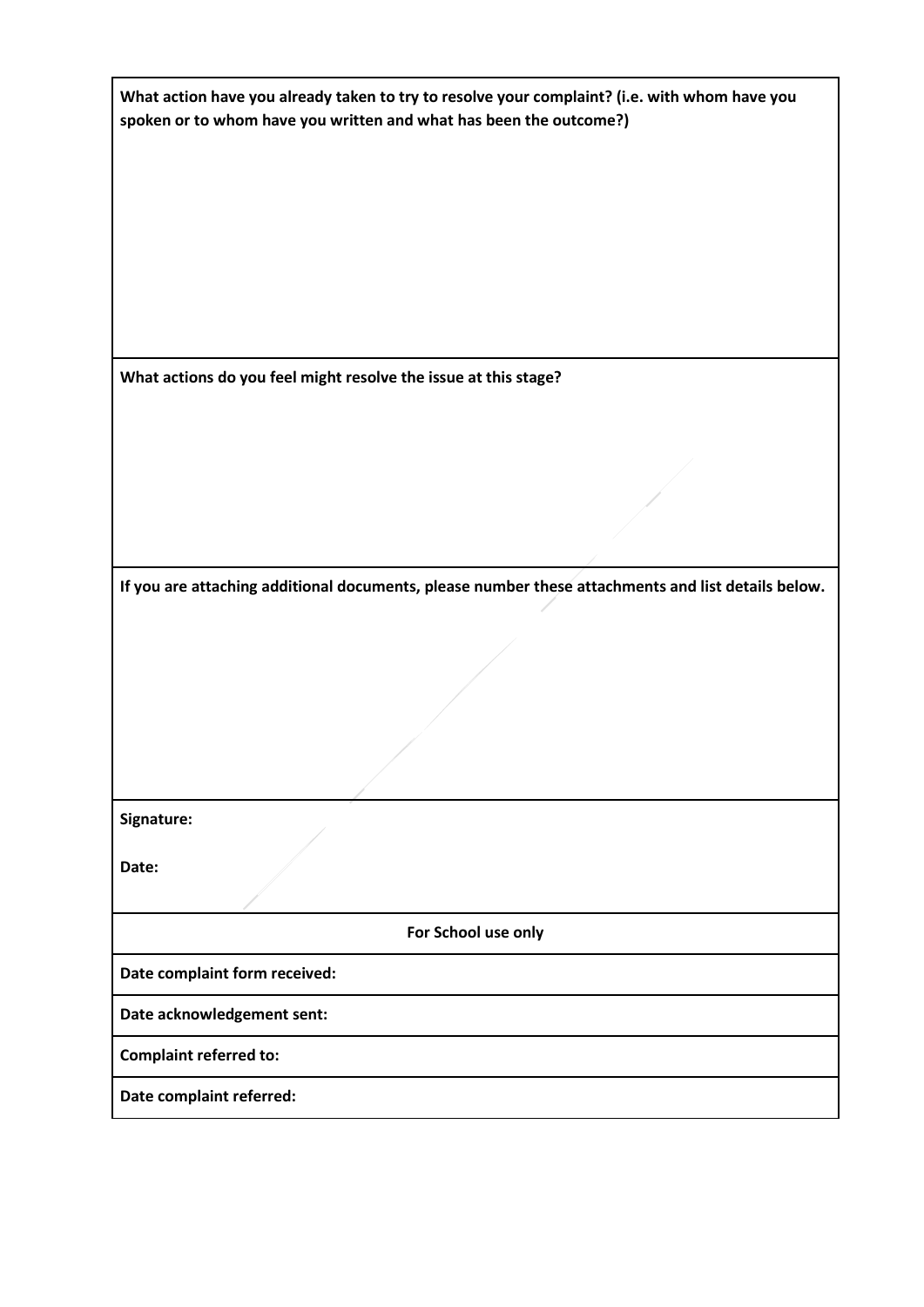# **STAGE 3 COMPLAINT SUBMISSION FORM**

Please complete and return to:

Clerk to the Governing Body Charterhouse Godalming Surrey GU7 2DX

clerktogoverningbody@charterhouse.org.uk

who will acknowledge and explain what action will be taken.

| Your name:                      |  |  |
|---------------------------------|--|--|
| <b>Pupil's name:</b>            |  |  |
| Your relationship to the pupil: |  |  |
| <b>Postal address:</b>          |  |  |
|                                 |  |  |
| Postcode:                       |  |  |
| Day time phone number           |  |  |
| <b>Evening phone number</b>     |  |  |
| <b>Email address</b>            |  |  |

**Dear Sir/Madam**

**I submitted a formal complaint to the School on …………………… and am dissatisfied by the procedure that has been followed and/or the outcome. My complaint was dealt with at Stage 2 of the School's procedures and I received a response from ……….. on ………………………….**

**I am dissatisfied by the way the procedure was carried out because:**